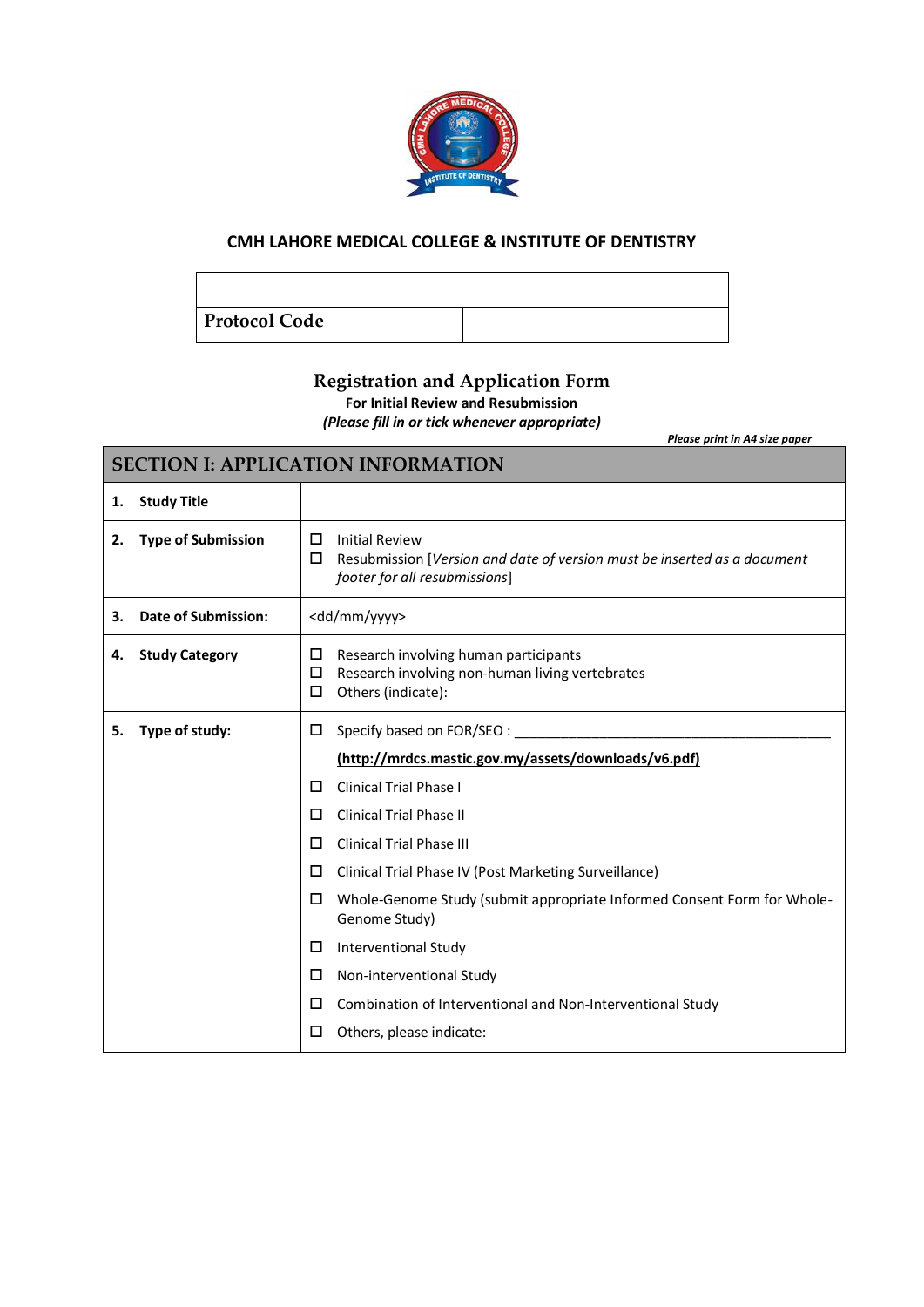| 6.                                    | <b>Category of Principal</b><br>Investigators | $\Box$ | 6.1 CMH Lecturer/Researcher (This category requires completion of SECTION<br>IIB: SCIENTIFIC REVIEW APPROVAL and SECTION III: PTJ ENDORSEMENT)                                        |
|---------------------------------------|-----------------------------------------------|--------|---------------------------------------------------------------------------------------------------------------------------------------------------------------------------------------|
| <b>Please refer to Sections II-IV</b> |                                               | $\Box$ | 6.2 CMH Post/Graduate Student (Master/Doctorate) (This category requires<br>completion of SECTION IIA: SUPERVISOR APPROVAL and SECTION IIB:<br>SCIENTIFIC REVIEW APPROVAL)            |
|                                       |                                               | $\Box$ | 6.3 Other CMH staffs (Nurse, Administrative Staff, etc.) (This category requires<br>completion of SECTION IIB: SCIENTIFIC REVIEW APPROVAL and SECTION III: PTJ<br><b>ENDORSEMENT)</b> |
|                                       |                                               | □      | 6.4 Non-CMH (This category requires completion of SECTION IV:<br>AUTHORIZATION AND ACKNOWLEDGEMENT OF REVIEW below)                                                                   |
|                                       |                                               | □      | 6.5 Others, please specify:                                                                                                                                                           |
| 7.                                    | Purpose of study                              | $\Box$ | Academic requirement (Thesis, Dissertation, Training Requirement)                                                                                                                     |
|                                       |                                               | □      | Independent research work                                                                                                                                                             |
|                                       |                                               | □      | Multi-institutional or multi-country collaboration                                                                                                                                    |
|                                       |                                               | □      | Others (indicate):                                                                                                                                                                    |
| 8.                                    | <b>Study Duration</b>                         |        |                                                                                                                                                                                       |
| 9.                                    | Involvement of special                        | □      | Not involving special populations or vulnerable groups                                                                                                                                |
|                                       | populations or<br>vulnerable groups           | □      | Children (under 18)                                                                                                                                                                   |
|                                       |                                               | □      | Indigenous People                                                                                                                                                                     |
|                                       |                                               | □      | Elderly                                                                                                                                                                               |
|                                       |                                               | □      | People on welfare/social assistance                                                                                                                                                   |
|                                       |                                               | □      | Poor and unemployed                                                                                                                                                                   |
|                                       |                                               | ш      | Homeless persons                                                                                                                                                                      |
|                                       |                                               | ப      | Refugees or displaced persons                                                                                                                                                         |
|                                       |                                               | ப      | Prison Inmate or other institutionalized individuals                                                                                                                                  |
|                                       |                                               | □      | Subordinates                                                                                                                                                                          |
|                                       |                                               | □      | Patients currently under your care                                                                                                                                                    |
|                                       |                                               | □      | Patients in emergency care                                                                                                                                                            |
|                                       |                                               | □      | Patients with incurable diseases                                                                                                                                                      |
|                                       |                                               | □      |                                                                                                                                                                                       |
|                                       | 10. Hosting Institution                       |        | <b>NAME OF HOSTING INSTITUTION:</b>                                                                                                                                                   |
|                                       | (University/School/Dep<br>artment/Unit/Center |        | <b>TYPE OF HOSTING INSTITUTION</b>                                                                                                                                                    |
|                                       | where the PI is<br>employed)                  |        | <b>CMH</b>                                                                                                                                                                            |
|                                       |                                               | □      | Non-CMH Pakistan                                                                                                                                                                      |
|                                       |                                               | □      | Non-CMH outside Pakistan                                                                                                                                                              |
|                                       | 11. Study site (where the<br>study will be    |        | <b>NAME OF STUDY SITE :</b>                                                                                                                                                           |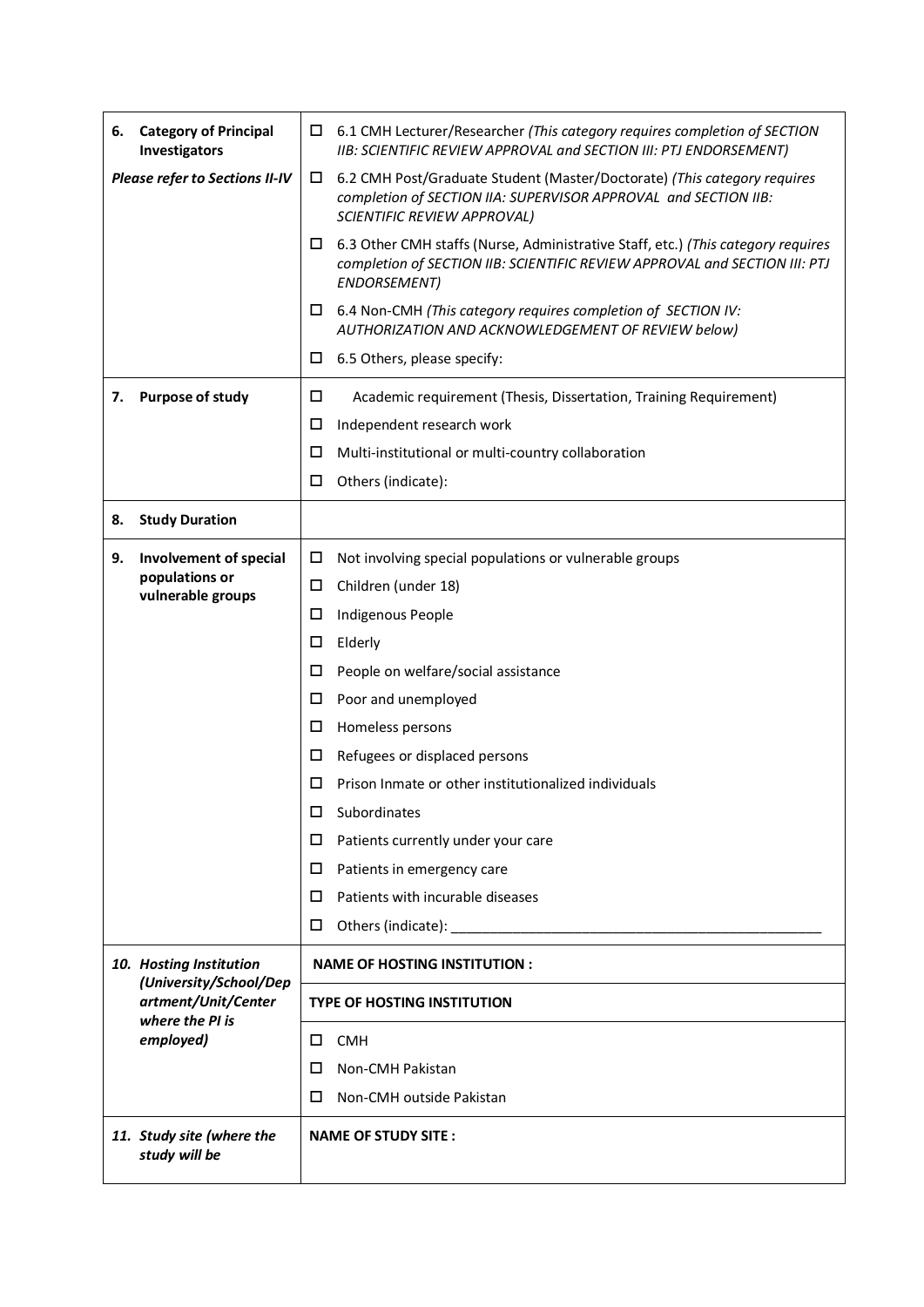| conducted. Please list<br>ALL sites)              | <b>TYPE OF STUDY SITE</b>                                                                                                                                                                                                          |  |
|---------------------------------------------------|------------------------------------------------------------------------------------------------------------------------------------------------------------------------------------------------------------------------------------|--|
|                                                   | CMH School/Department/Unit/Center/Premise/Hospital<br>□                                                                                                                                                                            |  |
|                                                   | Non-CMH with local IRB/ERB/ERC<br>□                                                                                                                                                                                                |  |
|                                                   | Non-CMH without local IRB/ERB/ERC<br>□                                                                                                                                                                                             |  |
| 12. Status of Funding                             | □<br>In process                                                                                                                                                                                                                    |  |
|                                                   | Approved<br>□                                                                                                                                                                                                                      |  |
|                                                   | No funding (skip 13 and 14)<br>□                                                                                                                                                                                                   |  |
| 13. Funding:                                      | <b>NAME OF FUNDING/GRANT:</b>                                                                                                                                                                                                      |  |
|                                                   | <b>TYPE OF FUNDING AGENCY</b>                                                                                                                                                                                                      |  |
|                                                   | <b>CMH</b><br>□                                                                                                                                                                                                                    |  |
|                                                   | Investigator (Self-funding)<br>□                                                                                                                                                                                                   |  |
|                                                   | Pakistan Government agency/office/entity<br>□                                                                                                                                                                                      |  |
|                                                   | External Government agency/office/entity<br>□                                                                                                                                                                                      |  |
|                                                   | Multilateral Agency (UN agencies and other intergovernmental agencies)<br>□                                                                                                                                                        |  |
|                                                   | Private company or Non-governmental organization (NGO)<br>□                                                                                                                                                                        |  |
|                                                   | Others (indicate): Notified a series of the series of the series of the series of the series of the series of the series of the series of the series of the series of the series of the series of the series of the series of<br>□ |  |
|                                                   |                                                                                                                                                                                                                                    |  |
| 14. Amount<br>of<br><b>Study</b><br><b>Budget</b> | PKR __________________(Other currency, please specify:                                                                                                                                                                             |  |
| 15. Previous ethics                               | Name of Institutional Review Board or Ethics Review Committee:<br>$\Box$                                                                                                                                                           |  |
| approval or clearance                             | CMH Lahore Medical College and Institute of Dentistry                                                                                                                                                                              |  |
| issued by other sites                             | Date of ethics approval:                                                                                                                                                                                                           |  |
|                                                   | Date of expiration of ethics approval: __________                                                                                                                                                                                  |  |
|                                                   | In process<br>□                                                                                                                                                                                                                    |  |
|                                                   | Not applicable<br>⊔                                                                                                                                                                                                                |  |
| 16. Principal Investigator                        | Name:                                                                                                                                                                                                                              |  |
|                                                   | <b>NIC/Passport Number:</b>                                                                                                                                                                                                        |  |
|                                                   | Address:                                                                                                                                                                                                                           |  |
|                                                   |                                                                                                                                                                                                                                    |  |
|                                                   | Facsimile: __________                                                                                                                                                                                                              |  |
|                                                   | Hand phone:                                                                                                                                                                                                                        |  |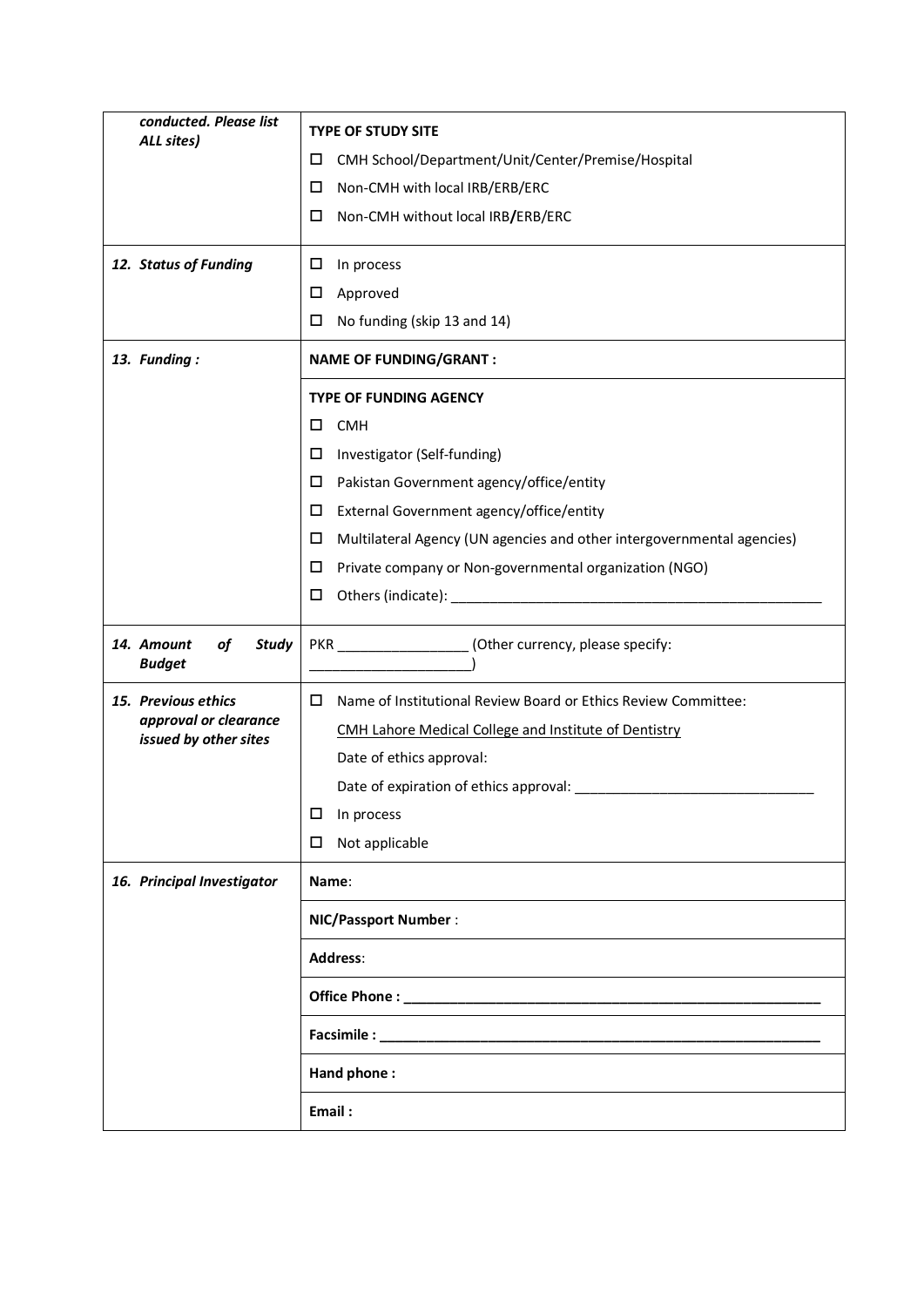| by                | 17. Other Ongoing studies<br>the<br><b>Principal</b><br>(please<br><b>Investigator</b><br>additional<br>add<br>row/sheet if necessary)                                         | Title:<br>□<br>CMH Code (if applicable):                                                      |
|-------------------|--------------------------------------------------------------------------------------------------------------------------------------------------------------------------------|-----------------------------------------------------------------------------------------------|
|                   |                                                                                                                                                                                | Title:<br>□                                                                                   |
|                   |                                                                                                                                                                                | CMH Code (if applicable):                                                                     |
|                   |                                                                                                                                                                                | Not applicable<br>□                                                                           |
|                   | 18. Declaration of Conflict<br>of Interest of PI (refer                                                                                                                        | I have no conflict of interest in any form<br>□                                               |
|                   | to the CMH website)                                                                                                                                                            | I have personal/family/financial interest in the results of the study<br>□<br>NATURE:         |
|                   |                                                                                                                                                                                | I have proprietary interest in the research (patent, trademark, copyright,<br>□<br>licensing) |
|                   |                                                                                                                                                                                | NATURE:                                                                                       |
|                   | 19. Other investigators<br>(Co-researchers;<br>including study<br>supervisors) with<br>corresponding task<br>description (please add<br>additional rows/sheet if<br>necessary) | Co-Investigator:<br>Task description:                                                         |
|                   |                                                                                                                                                                                | Co-Investigator:<br>Task description:                                                         |
|                   |                                                                                                                                                                                |                                                                                               |
| 20. Submitted by: |                                                                                                                                                                                |                                                                                               |
|                   |                                                                                                                                                                                | Designation                                                                                   |
| 21. PI signature  |                                                                                                                                                                                |                                                                                               |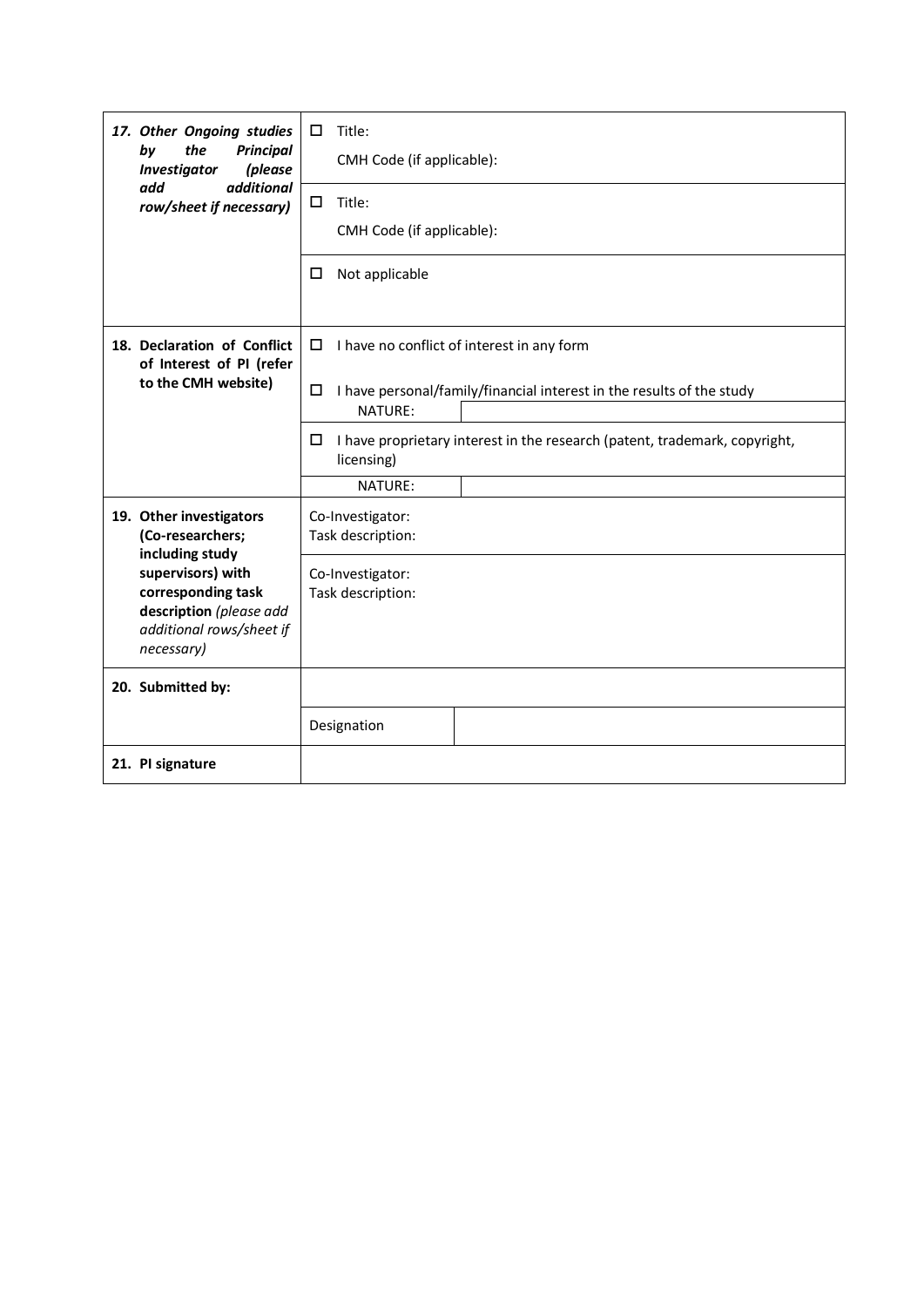## **Please print your relevant section only**

| <b>SECTION IIA: SUPERVISOR APPROVAL (for categories 6.2)</b><br>This section should be signed by the appointed Supervisor of the Principal Investigator                                                                                                                                                                                                                                                                                                                                                                                                      |                                                        |                                  |  |
|--------------------------------------------------------------------------------------------------------------------------------------------------------------------------------------------------------------------------------------------------------------------------------------------------------------------------------------------------------------------------------------------------------------------------------------------------------------------------------------------------------------------------------------------------------------|--------------------------------------------------------|----------------------------------|--|
| (Postgraduate Student) that approved the study                                                                                                                                                                                                                                                                                                                                                                                                                                                                                                               |                                                        |                                  |  |
| <b>STUDY PROTOCOL TITLE:</b>                                                                                                                                                                                                                                                                                                                                                                                                                                                                                                                                 | <with and="" date="" number="" version=""></with>      |                                  |  |
| Principal Investigator:                                                                                                                                                                                                                                                                                                                                                                                                                                                                                                                                      | <title, name,="" no.="" pmdc="" surname,=""></title,>  |                                  |  |
| I confirm that I have read this Application and that the research will be implemented under my<br>supervision in accordance with the conditions of approval by the CMH. I also confirm that the Principal<br>Investigator is a student under my supervision.                                                                                                                                                                                                                                                                                                 |                                                        |                                  |  |
| <b>Supervisor Name</b>                                                                                                                                                                                                                                                                                                                                                                                                                                                                                                                                       | <title, name,="" no.="" staff="" surname,=""></title,> |                                  |  |
| Signature and Stamp:                                                                                                                                                                                                                                                                                                                                                                                                                                                                                                                                         |                                                        | Date of Signature: < dd/mm/yyyy> |  |
|                                                                                                                                                                                                                                                                                                                                                                                                                                                                                                                                                              |                                                        |                                  |  |
| <b>SECTION IIB: SCIENTIFIC REVIEW APPROVAL (for categories 6.2, 6.3 and 6.4)</b><br>This section should be signed by the Chair of Research Committee (for categories 6.1 and 6.3) or the Chair of<br>Postgraduate Committee (for category 6.2) that reviewed the scientific merit of the study and issued the<br>appropriate approval. Alternatively, results of Scientific Review disposition may be appended to this application,<br>instead of completing this section, provided that the information required below had been appropriately<br>addressed. |                                                        |                                  |  |
| <b>STUDY PROTOCOL TITLE:</b>                                                                                                                                                                                                                                                                                                                                                                                                                                                                                                                                 | <with and="" date="" number="" version=""></with>      |                                  |  |
| Principal Investigator:                                                                                                                                                                                                                                                                                                                                                                                                                                                                                                                                      | <title, name,="" no.="" staff="" surname,=""></title,> |                                  |  |
| I confirm that the (RESEARCH/POSTGRADUATE COMMITTEE) has reviewed and approved the following<br>study protocol-related information: Objectives/Expected output supported by literature review; overall<br>research design; sampling method, sample size, Inclusion/exclusion/ withdrawal criteria; data collection<br>plan and specimen collection, processing, storage and data analysis plan including statistical<br>design/framework, as applicable.                                                                                                     |                                                        |                                  |  |
| Issuing committee/office:<br>Head of committee/office:                                                                                                                                                                                                                                                                                                                                                                                                                                                                                                       | <title, name,="" surname=""></title,>                  |                                  |  |
|                                                                                                                                                                                                                                                                                                                                                                                                                                                                                                                                                              |                                                        |                                  |  |
| Signature and Stamp:                                                                                                                                                                                                                                                                                                                                                                                                                                                                                                                                         |                                                        | Date of Signature: < dd/mm/yyyy> |  |
| <b>SECTION III: PTJ ENDORSEMENT (for categories 6.1 and 6.3)</b><br>This section should be signed by the head of PTJ (administrative authority legally empowered to sign on behalf the<br>PTJ such as Dean of School, Director of Hospital, Director of Center/Institute and the like) of the Principal<br>Investigator. This section is required only for initial submission, provided there are no changes in study protocol<br>information below.                                                                                                         |                                                        |                                  |  |
| <b>STUDY PROTOCOL TITLE:</b>                                                                                                                                                                                                                                                                                                                                                                                                                                                                                                                                 |                                                        |                                  |  |
| Principal Investigator:                                                                                                                                                                                                                                                                                                                                                                                                                                                                                                                                      | <title, name,="" surname=""></title,>                  |                                  |  |